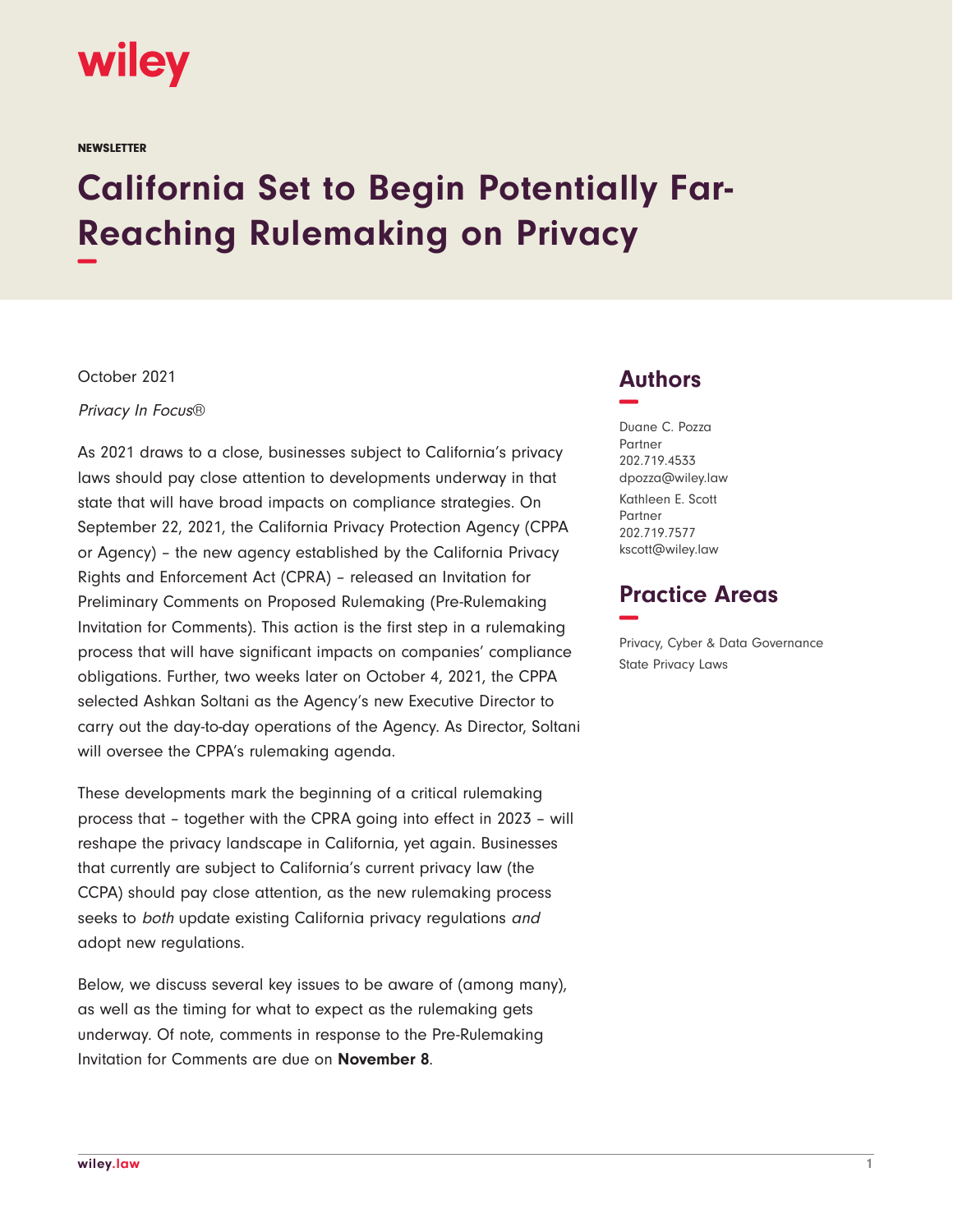#### **Key Issues on the Rulemaking Agenda**

In the Pre-Rulemaking Invitation for Comments, the CPPA makes clear that stakeholders may comment on "any area on which the Agency has authority to adopt rules." Invitation at 1. However, the Agency has highlighted eight specific topics in which it is particularly interested, including: (1) processing that presents a significant risk to consumers' privacy or security, cybersecurity audits, and risk assessments performed by business; (2) automated decisionmaking; (3) audits performed by the agency; (4) consumers' right to delete, right to correct, and right to know; (5) consumers' right to opt out of the selling or sharing of their personal information and to limit the use and disclosure of their sensitive personal information; (6) consumers' rights to limit the use and disclosure of sensitive personal information; (7) information to be provided in response to a consumer request to know (specific pieces of information); and (8) definitions and categories.

As is evident from the above list, the rulemaking is poised to cover critical issues, and many of them are novel for California's privacy framework. Of particular note:

#### Cybersecurity audit and risk assessment requirements

The CPRA directed the Agency to issue certain regulations where businesses' processing of personal information "presents significant risk to consumers' privacy or security." § 1798.185(a)(15). These regulations will require such businesses to perform an annual cybersecurity audit and to submit "on a regular basis" a risk assessment for data processing that presents a significant risk.  $\S 1798.185(a)(15)(B)$ .

The Agency's new rules will be significant, as they will define the triggers for and contours of these requirements, which – as set forth in the rulemaking direction to the Agency – are unique from other state approaches in significant ways. For example, the CPRA discusses regular submission of risk assessments to the Agency and annual audits – neither of which are features of the Virginia or Colorado laws. Relevant questions the Agency is asking include:

- When a business's personal information processing presents a "significant risk to consumers' privacy or security." § 1798.185(a)(15).
- What the audit requirement should entail, and what processes are needed to ensure that audits are "thorough and independent."  $\S$  1798.185(a)(15)(A).
- What the risk assessment requirement should entail, assessment frequency, and how the risks and benefits of personal information and sensitive personal information should be weighed.

Further, these new rules open the door for substantive processing limitations, not simply filing or disclosure requirements. Specifically, the CPRA states, in relation to risk assessments, that there is a "goal of restricting or prohibiting [high-risk] processing if the risks to privacy of the consumer outweigh the benefits resulting from processing to the consumer, the business, other stakeholders, and the public." § 1798.185(a)(15)(B). In the Pre-Rulemaking Invitation for Comments, the Agency specifically asks: "when processing that presents a significant risk to consumers' privacy or security should be restricted or prohibited." Invitation at 2.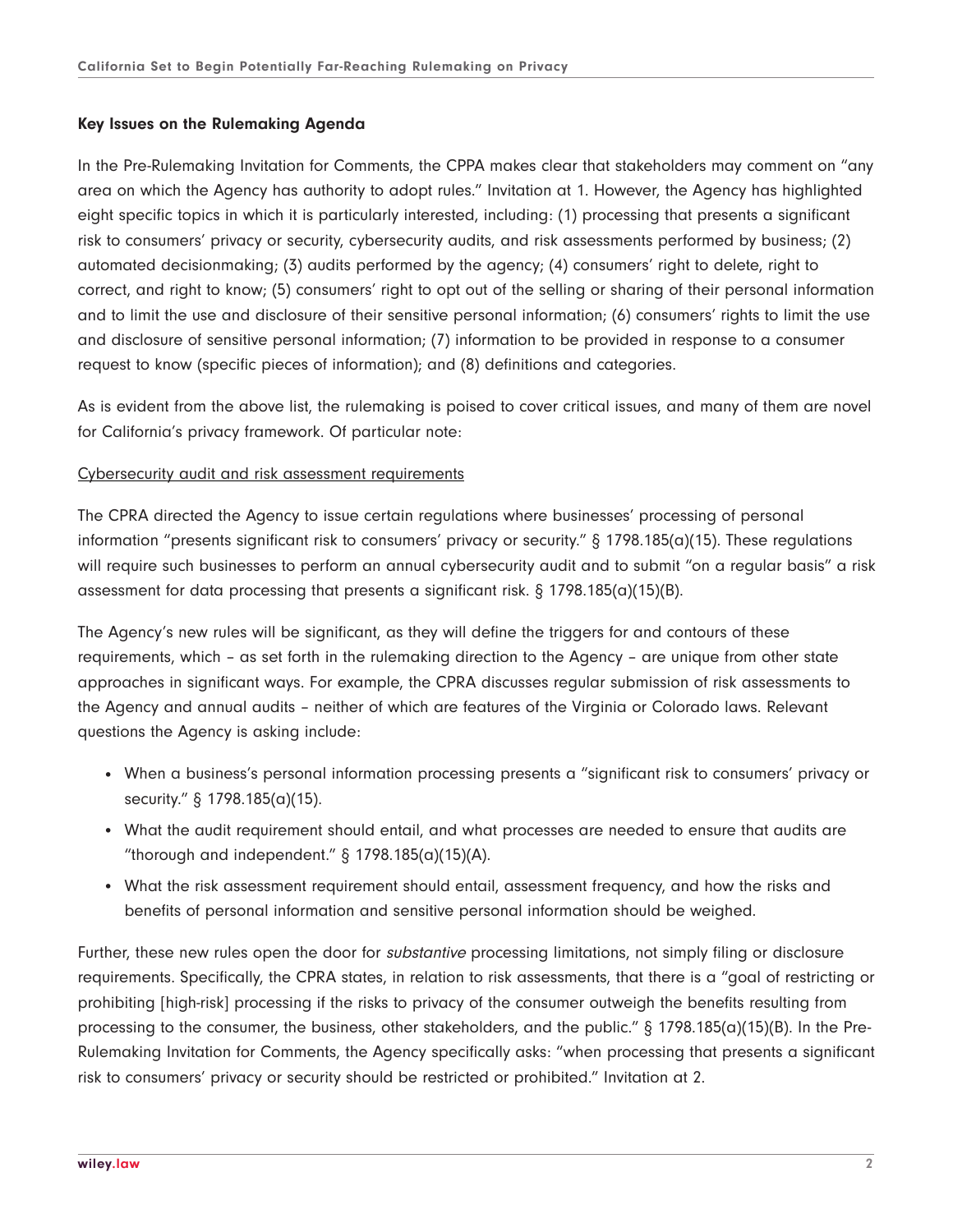#### Automated decisionmaking

Under the CPRA, the CPPA also is tasked with issuing regulations governing access and opt-out rights regarding a business's use of "automated decisionmaking technology," including "profiling." § 1798.185(a) (16). Specifically, the CPRA details that a business's response to access requests must provide consumers with 1) "meaningful information" about how the decisionmaking processes work, and 2) a description of the "likely outcome" of the process to the consumer. Id.

The Agency seeks comment on:

- What activities should be considered "automated decisionmaking" and/or "profiling."
- When consumers should be able to access automated decisionmaking information and how businesses should facilitate access.
- What information businesses should be required to disclose.
- The scope of the opt-out right and the logistics of such a right.

This part of the rulemaking may well intersect with work that is being done to develop approaches to artificial intelligence (AI) and use of algorithms, including work at the National Institute of Standards and Technology (NIST) to develop a voluntary AI Risk Management Framework, and this effort in California to regulate certain automated decisionmaking processes should be watched closely.

### Consumers' rights to delete, right to correct, and right to know

While the CCPA already gives consumers certain rights (including the right to know and to delete, as well as the right to opt out from sales), the CPRA will add new rights for California consumers, including the right to request correction of inaccurate personal information.

The CPPA seeks comment on regulations facilitating the new right to correct. Specifically, the Agency seeks comment on:

- New rules or rule changes that would help consumers to make requests to correct inaccurate information.
- When and how often consumers should make correction requests.
- How businesses should respond to correction requests, and how to prevent fraud.
- When businesses are exempt from fulfilling the request because it would be "impossible, or involve a disproportionate effort," or because the underlying information is accurate. § 1798.185(a)(9).
- A consumer's right to provide a written addendum to their record with the business, if the business rejects a correction request.

The rulemaking timeline